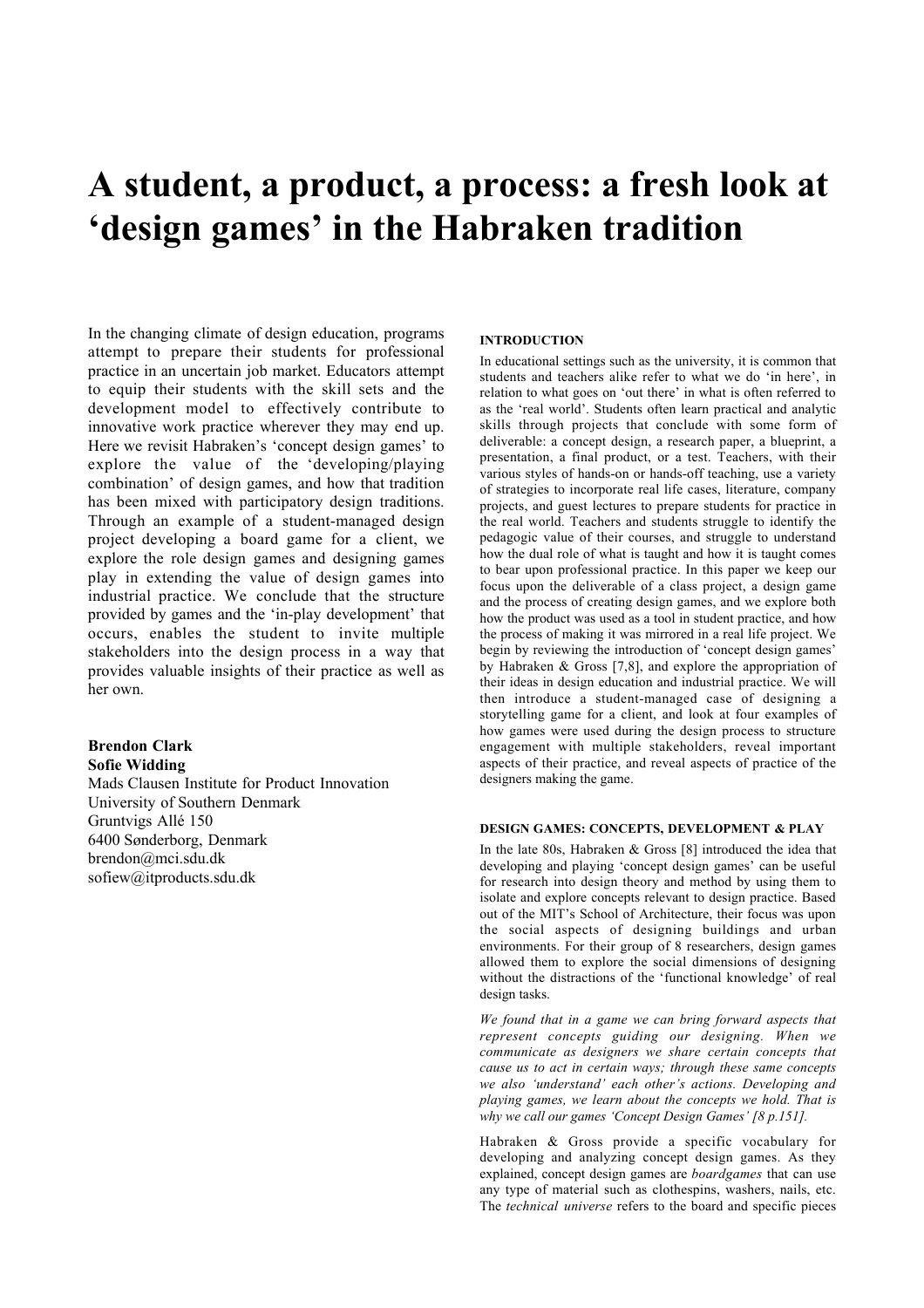that may vary from game to game or vary within a single game. The roles of the players can be distributed in different ways in what they refer to as the *control distribution.* And the *territorial organization* refers to how the board space is used; either a private space (e.g. without others seeing) or public. Design games can be played with two or more players.

According Habraken & Gross, there are two important characteristics that distinguish design games from other games: the *program* and *in-play development*. Players need to have a shared program, distinguished from their individual goals, that binds them to the task and suspends the competitive aspect often associated with games. They suggest that when people have different ideas about the program it creates conflict. At the same time, design games are equally malleable for both the game developer and the player, with the caveat that the developer ultimately determines the degree of malleability of a game; or as they say, the 'developer-designer setting the stage for the player-designers' [8 p.155].

There is an ironic twist to how they came to value their concept design games. The games were only developed and played within their team of 8 developers in their department at MIT. They hypothesized that a finished game could also be good for design research, that they could be good for studying how designers do such things as construct conventions, agree, disagree, approach problems as a team, or, that that the games could be used to study alternative design approaches. But these questions were beyond the scope of their project, "[n]or did we submit the games to players outside our development team in order to gauge the games' accessibility' [8 p. 152].

They struggled with developing a proper recording device that would help them record and review the design moves. They had tried taking photographs, but felt it was too distracting. They looked to video and computers as possibilities. "In an extended version of the game recorder we may also want to record why the piece was placed, check whether the move is legal, and perhaps to keep score. Further, we may want the game recorder to keep track of rules, agreements and negotiations made among players.

The group found that through developing and playing games and continuing to modify them and play them again, they were able to continually approach a subject from new angles that demanded new ways of dealing with it. At the same time, they were cautious not to over sell the applicability of their approach. Under the heading "A research tool, not a design tool", they state:

*Concept design games are research tools intended to help us better understand designing. They do this by opening to scrutiny the concepts we use as designers, as well as the structures of the complex artefacts we manipulate. They are not meant to be tools for designing, nor are they made to help teach designing [8 p.152].*

# Facilitating collaboration through design games

It is against this backdrop that we look to how others influenced by the work of MIT's school of architecture, notably those representing two research groups in Scandinavian, have employed 'design games' in educational and industrial settings.

Brandt & Messeter [2] describe five years of using games to facilitate collaboration between multiple stakeholders in 'participatory inquiry' and 'collaborative design' of ubiquitous IT. In their case, the games are just one of the strategies their research group developed to provide a structure for players to engage each other and to engage the design material in their 'interaction concept design' projects. The games are used to focus attention on specific issues and are incorporated

strategically into the design process by a facilitator to nurture issues important to that stage of the design process.

*The overall aim with our design games is to provide multiple stakeholders with means for developing, negotiating and expressing a shared understanding of users, use contexts and technology as part of concept design activities [2 p.123].*

They give examples of a sequence of four games to be played in a workshop format and *in situ* that together seek to represent a user centered design process. The User Game, for building an understanding of the user; the Landscape Game to explore the use context, the Technology Game to introduce technology early in the design process for making explicit technology issues and to emphasize tangibility of product concepts; and the Scenario Game, to bring all the previous issues together in the creation of future design concepts. They suggest that each game takes approximately 2-3 hours to complete.

The authors focus upon how effective the design games are in structuring a user centered design process. The games have been tested over time for their effectiveness both with students and with multiple stakeholders in industrial projects. The approach of the game developers is that the games are not made for modification by the participants, but instead are used to set the stage and structure of collaborative events. When using these games with students, the focus has been upon playing the game and creating material to play the game, but not on the game as an object of design.

Instead of attempting to suspend the 'functional knowledge' of the players in order to focus on social aspects of designing together, the facilitators use the structure the games provide to highlight specific issues deemed important to the design process. They look to the game pieces for what they represent, how such representations can be presented in the design moves of a player, and how the player becomes fluent in conducting design moves. Additionally, the game rules provide structure to help the goal of suspending previous power relations of the players and that the rules. Instead of 'concept design games' for making explicit concepts players hold in order to better communicate for better collaboration, Brandt & Messeter describe 'design concept games' that use scenarios and a game structure to help multiple stakeholders collaboratively design concepts within the game play.

## Teaching design through developing design games

Iversen & Buur [9] describe three years of action research using design games in education and industrial settings for building design competence for novice designers and experienced designers alike. Through describing how students and industrialists are introduced to designing games, describing some examples of the games they develop, and providing a list of their reflections, they argue that developing design games builds design competence in novices.

The development of games (and other strategies) was part of their teaching practice with students as well as their research practice with industrial partners. It is their contention that project-based teaching does provide students an opportunity to use design methods in action, but that it does not allow them to build a repertoire of design practices. They claim that students focus more on sticking to the rules of the method, than focusing on the situation they are facing. They look to design games to overcome the obstacles of teaching design.

Based on the Habraken tradition of design games, Schön's proposal for a *reflective practicum* [12], they propose that their 'design is a game' course, where students play and develop their own games, contribute to students learning a collaborative design vocabulary by modelling design situations, and enabling students to explore 'real life design'. This appropriation of Habraken & Gross' concept design games introduces the game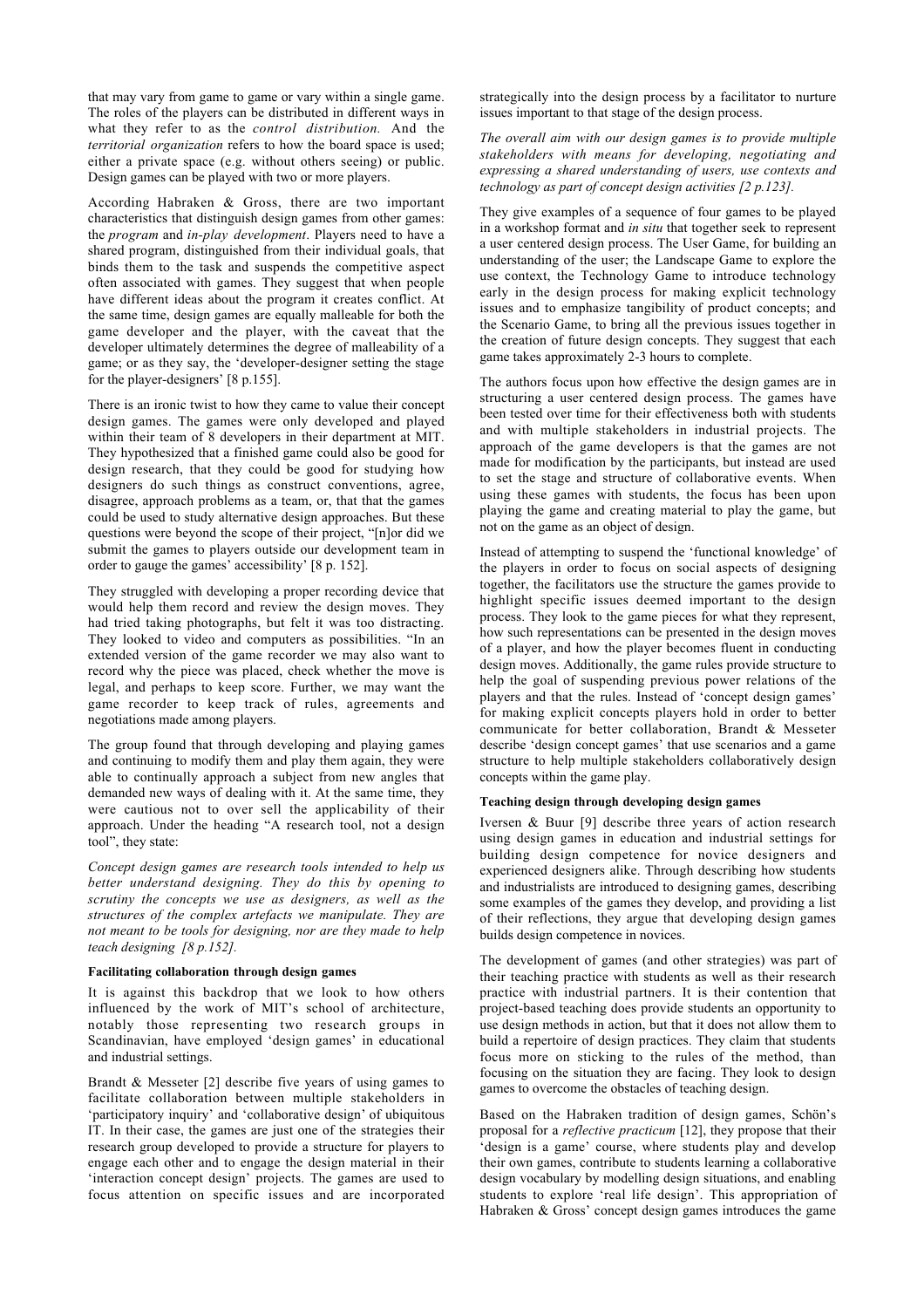development process as a pedagogic tool for learning designing. While their games can still be considered concept design games built by a team, they are geared toward being playable by others.

# A Scandinavian approach: 'design is a game'

When we take a closer look at the approach of Brandt & Messeter, and Iversen & Buur, we find a distinct form of participatory design practice that involves the designer staging events for engaging multiple stakeholders in tasks at various stages of the design process. This practice has been developed in relation to IT design of systems and products in the Scandinavian tradition of Participatory Design [5]. This is depicted in Bødker & Buur's 'design collaboritorium' as a new form of practice that seeks to open up the design space and free designers, users and others from their standard, noncollaborative roles, early enough in the design process to contribute meaningfully to design [3,4]; a practice where the role of the designer is to orchestrate a "shared playground for exploring new design possibilities" [1 p.4] using various types of design material and for engaging and each other in various forms of reflection and innovation. Like a concept design game, in this practice the designer-researcher determines the degree of in-play development of such staged activities with adjustments to the territorial organization, the control distribution and the number of player-designers or the playerresearchers. Unlike the original design games, the role of the facilitator adds a new dimension to the in-play development that is 'built-in' to the game.

It is this vein that we move from the initial Habraken concept design games, used by a group of developers to explore communication and collaboration among themselves, to Brandt & Messeter's broader approach of using games as a framework structured by rules, roles, and pieces to collaboratively design for a shared program of creating innovative concepts, and finally to Iversen and Buur's progressive pedagogic contribution of using games to build competence in a participatory design curriculum,

We now look to introduce a practical project that is not explicitly an action-research project, does not involve a 'complex practice' implicated in the development of IT, and does not involve experienced facilitators of collaborative design events as the authors above. Before we introduce the case, we will introduce the 'design is a game' course that we (both authors) have both participated in at least once (as assistant or student) based on the model described above, and then introduce four episodes from the Storytelling Game that will form the basis of our discussion.

Since the user centered design program's inception in September 2001, the first project for incoming students has been titled Design is a Game [9]. During this 10-day course, multi-disciplinary teams of up to 3-4 students engage in a design process from concept development to the production of four identical prototype games. The program begins with playing the 'silent game' [9], a simple brick game that explores design moves, and quickly brings students into teams creating their game concepts and testing their game with others. The course rhythm has two iterations of 'user tests' complemented by skills training in instruction writing and basic modelling. The final game prototypes include a board (when necessary), pieces, instructions and commercial-style packaging. The final presentation is a game playing session with faculty and guests. Both authors have been part of the 'design is a game'

# THE STORY GAME PROJECT

The story game project was initiated and managed by one of the authors, a second-year masters student of user-centered design, over a six-month period starting in autumn 2004. The project task was to develop a board game to support the story/storytelling philosophy of a specific author—an approach hailed in his two books as a vehicle for change and success in private and organizational settings. The client had no previous experience with design, per se. He had a specific vision for the game and sought the designer's help to make a tangible representation of that vision for possible use in his business activities.

# Client philosophy

The first book of the client's two books about storytelling is mainly visionary, while the second book is meant for those who wish to practice the approach. In the second book, the client/author develops a storytelling theory and a sequence by which people of all walks of life can use to move them into the future. He suggests that the majority of organisations today are stuck in the 'structured universe.' When someone gets a new idea, 'the call,' it starts them, and the organization, on a journey into the 'wheel of narratives.' The next step is to identify the 'controlling thought,' the emotion that drives the idea forward. In order to pass from the 'structured universe' to the 'chaos universe' where the idea development and change will take place, the idea must pass through the 'dragon gate.' The dragon will ask into the main character's motivation for going through with the call. The author suggests that the dragon can be the CEO, family or friends or even the main character himself. Once in the Chaos universe, all the unknown factors within the story arise. 'Helpers' and 'opponents' support and hinder the main character in constructing a future story of the idea. The 'audience' plays the fourth and more objective role. The audience listens to the story while the three other characters construct it. It is the audience's choice whether the idea should move forward or be abandoned. A good story



Figure 1. Client's first drawing of his game theory

encourages the audience to stay and listen, while in case of a bad story, the audience gets up and leaves. The audience may be consumers or users of a product, or a manager within an organization. The 'grail' is the insight developed throughout the journey that comes to the main character upon returning to the structured universe. Here, according to the author, the main character can determine if the travel is worth it, will it be a success to realise the journey, and will he achieve the goal he initially thought he would? Once back in the structured universe a new call may arise to once again spin wheel of narratives.

#### Project process

After the designer had an initial meeting with the client, there were two main periods of activity in the project: (1) two weeks in November when the designer visited two potential 'user'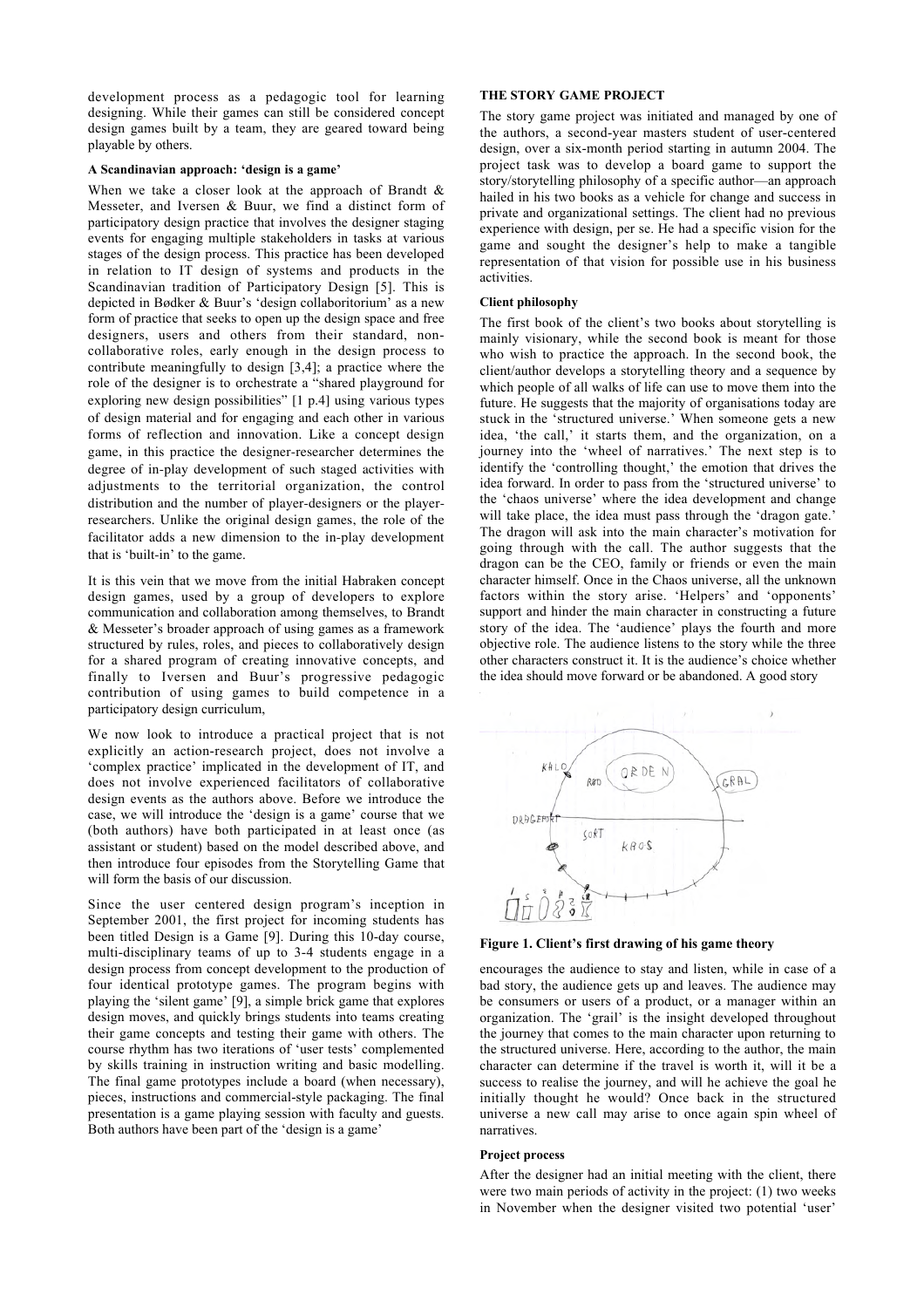companies (testing the first concept in one), and had two oneon-one design meetings with the client, and; (2) three weeks in January when the designer invited two other masters students and a first-year PhD student to join her in the project during a period of student-run courses. During this period there were two visits to the client and a game-playing event with potential users in a company. The final board and pieces were delivered to the client in February 2005. For the remainder of the paper, we will refer to the master student as *the designer* (background in industrial design), and the PhD student as *the researcher* (background in anthropology).

## Project rationale

The designer initially sought to spend a two-week period in the Story Company<sup>1</sup> as part of a course to explore company practice. She was interested in learning whether storytelling could be useful during her upcoming thesis project. After establishing contact with the company through the Internet and agreeing to a meeting the client to discuss his interest in creating a storytelling game, the designer approached the task of making a game as way to gain access to the company. When the client disagreed to her staying in his 'small' office, she thought that designing the game could be a vehicle to explore professional practice in other companies. Since the project was not complete after the initial 2 weeks, and since she thought it was an interesting project for others as well, she invited three others into the process to further explore the concepts and tackle the task.

## Event I – kick-off meeting with client

Before her first meeting with the client, the designer picked an example game, 'Up, Lay, Modify' (see figure 2), from the pool of games just completed by the first-year students of the design program. In this game, three players use wood bricks to build a certain object (i.e. dog, playground, boat). Each player's role is limited to one function: place brick 1 or 2 bricks up-right, place 1 or 2 bricks vertically, or to modify the pieces by changing or replacing 1 or 2 bricks. The game continues until the modifier is satisfied with the object. Upon completion, the players switch roles and play again by picking a new card.

During the meeting at the company, the designer played one round the game with the client and the secretary. They played for approximately 10 minutes. The secretary and the designer cooperated in building of a flower. During the game the designer speculated that the client did not understand the game or that he was disinterested. When reflecting upon the game afterward, the client commented that the game did not have enough excitement and that he had therefore played an antagonist role. The discussion then turned toward the game itself with the client asking whether the students had actually made the box themselves, and he commented on how the game pieces could work well for his storytelling game since they were abstract enough to allow people to relate to, but not too concrete as other fairytale figures he had considered using.



 $\overline{a}$ 



Figure 2. Design game 'Up Lay Modify'<sup>2</sup>

By the end of the meeting, the designer had agreed to build a game for the client and that they would have a meeting at the beginning of the two-week period in November. We will now skip the two weeks when the designer began making a board and pieces, had one co-design session in a company, and had another co-design session with the client. Instead we will focus on the last phase of the project when the design team began working together.

# Event II – design team meets client team

# *Event preparation*

After a two-month hiatus from the story game project, four of us formed a design team. We began our work by discussing the project and by playing the game in the state it had been left. We quickly ran into difficulties understanding the logic behind some of the design decisions that had been made between the designer and the client. We then began to explore a variety of options for the game. Additionally, we were a bit confused by how the game would be used. Would someone first need to get an idea to play, or would the game be part of a meeting, or something else? During the first days leading up to our first meeting with the client, there were three major questions we had: (1) How will the game begin?; (2) What is the purpose of the game?; and (3) What is the role of the facilitator? For us to design the board and the figures of the game, we felt we had to develop a sequence for playing. This sequence (instructions for playing) demanded a beginning and an end, each with a scenario in mind. Therefore, since it was the beginning of our own process of working together, we chose to explore a variety of options for introducing storytelling into a game format. We read about various storytelling approaches including from the client's book, others speaking of storytelling in organizations [11], and in design practice [6,10], and we discussed the issues in great detail.

During the first three days of working together, we prepared for the meeting by creating a storytelling game concept that used event cards (see figure 3) each containing an event that could trigger someone to tell a story (press conference, sitting around a fire, giving a speech, etc.). Each card stated the instructions designating the roles of the players and the sequence of actions within the event and a simple drawing symbolizing the event. We had referred to other games and activities from our past experiences and we worked on variations of three basic phases within the activities and when thinking about the overall activity: (1) reflect silently (2) engage in an activity with others, (3) share reflections.

#### *Meeting the clients*

j

We had expected to have an informal meeting with our main client where he would present to us the instructions for the

<sup>2</sup> Up, Lay, Modify was created by Willem Horst, Sevilay Sezer from, and Lisa Hultgren.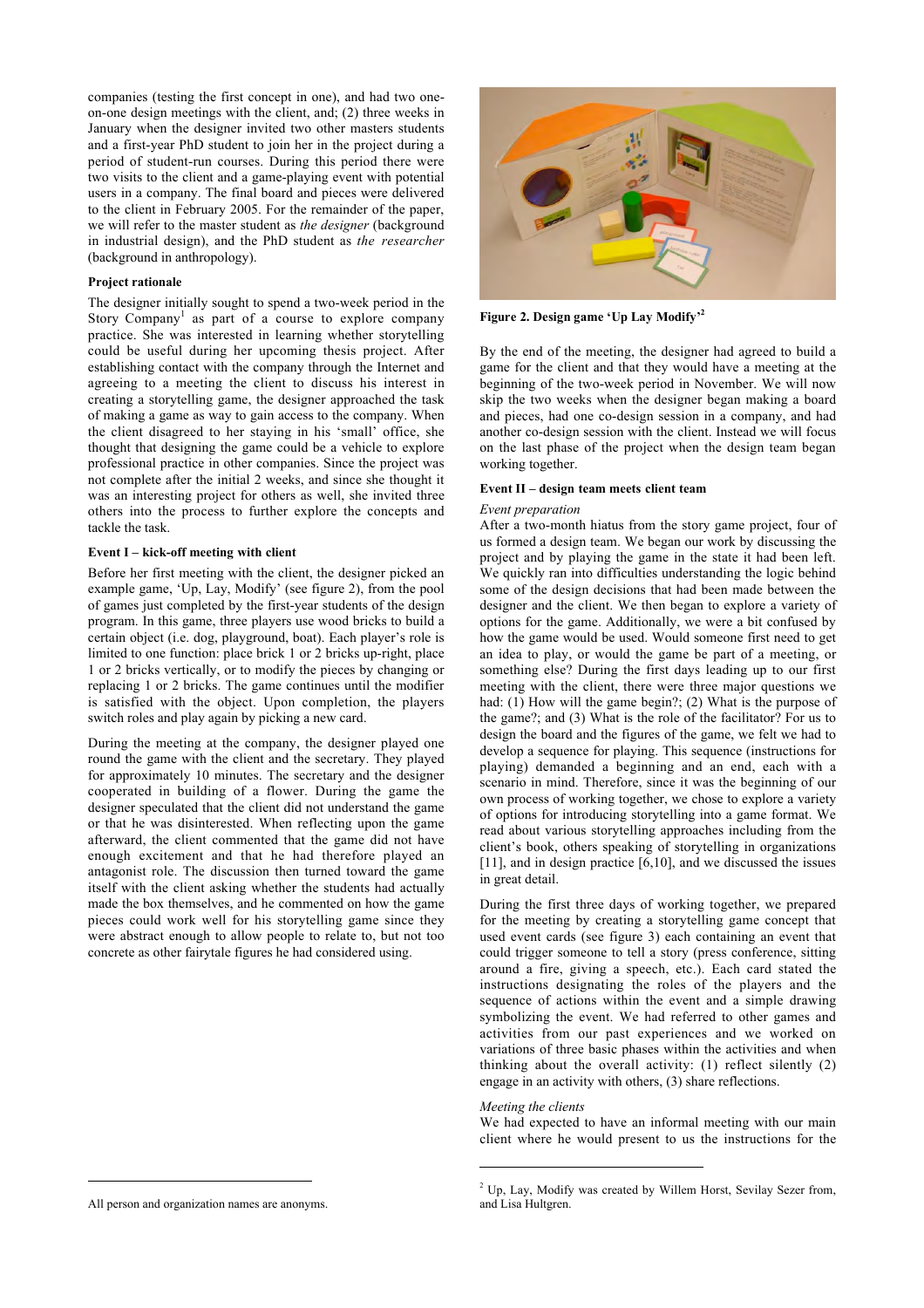game (as he had promised the designer) and we would present some of our ideas of how to trigger storytelling and dialogue. Instead, upon entering the office, the four of us were invited to sit down at a table set for eight people. After introductions of the other associate and two interns, we were asked to show what we had brought.

We took out our game and four of us (2 clients and 2 from the design team) played through a couple of the cards (I have a story, I have a dream, and Someone's calling). We played for approximately 20 minutes and then we discussed both what we had played and what how the game should actually be. As revealed in the following dialogue, during the discussion the clients conveyed their thoughts that the game was not in line with their ideas, and that we had taken too broad of an approach to storytelling.

*Intern: I did not get the feeling it was about storytelling. Only in the beginning (holding up an event card), I thought it was about…different forms of communication. You have to be careful not to call everything a story or storytelling…*

# *Main client: Yeah!*

*Intern: …because actually there is a precise definition of a story where you have specific elements: plot, beginning, middle with tension, and end."*



#### Figure 3. An 'event card' to trigger storytelling

During this discussion, we also attempted to introduce the four different styles of playing that we had envisioned for introducing the specific purpose of playing the session. Each kick-off was represented by a rough sketch and described:

- *idea-based*—one person explores their idea with the help of the others challenging the idea from a variety of angles.
- *story-based*—one person wants help from the others to develop a specific story.
- *story-based II*—each player focuses on one story they would like to explore throughout the game*.*
- *value-based*—each player identifies values from the "main" story. Throughout the game they create stories based on those values.

It seemed the mood had been set early and any hopes of a 'productive dialogue' had been blocked by the series of communication breakdowns and the format of the meeting. The client felt that we had "gone into a new track which is very different" instead of following the same path he and the designer had first been working on. When we verbally suggested that before moving forward, we needed to imagine at least some possible use scenarios and how the game would

begin and end, one participant commented that these were not the important issues and that we had been focusing too much on "output and not outcome." On the other hand, one of the interns said that he and the main client had recently been discussing the possibility that the game could be used as a facilitation tool accompanied by four hours of consulting.

# Event III – User session at Bright Co.

#### *Event preparation*

Upon returning to our workspace, we (the two authors) felt challenged to move forward with the partial information we had. We delved deeper into the details within the client's book, and based design decisions upon that, the reified comments from the client session, and our numerous attempts to use real situations/stories of our own to play the game. Over two days of work, we tested numerous boards, pieces and styles of playing the game. Our biggest frustrations arose when continually reaching the point when trying to play the game where our design decisions would rely on a single interpretation of how the game could be used and our lack of understanding of the intended use or possible use scenario of the game. In essence, we felt as if we were doing the hard work of making sense of parts of the clients theory he had not worked out in his book.



Figure 4. An early model of the Story Game

In preparation for a user test in Bright Co., an international electronic manufacturer and distributor, we created a board, pieces, and a script for playing the game. At this point, our design decisions included which parts of the theory to put into the board, what role the game pieces would play (actual people, characters, or issues), and what would move the game forward. We had found in the storybook that both people and issues could be the opponents or helpers in the story. Therefore, we created Styrofoam pieces that could fit cards so that people could write whether it was an opponent or helper was. We also developed a sequence for playing the game.

### *Meeting the users*

As agreed with our contact in Bright Co, we arrived 30 minutes before the session would begin. We set-up the room and prepared to play and video record. Six company members from different departments attended the session (human resources, accounting, and the CEO's secretary). They came to the session prepared with an issue to discuss (healthcare), and did not expect to benefit directly from the session. They had agreed to participate in order to help us design the game. As prearranged, four of them expected to play the game (one male and three females), and two observed (both female). The designer facilitated the session, and the researcher videotaped.

The session began with a ten-minute introduction to the project and the Asked a few questions and then began to play. During the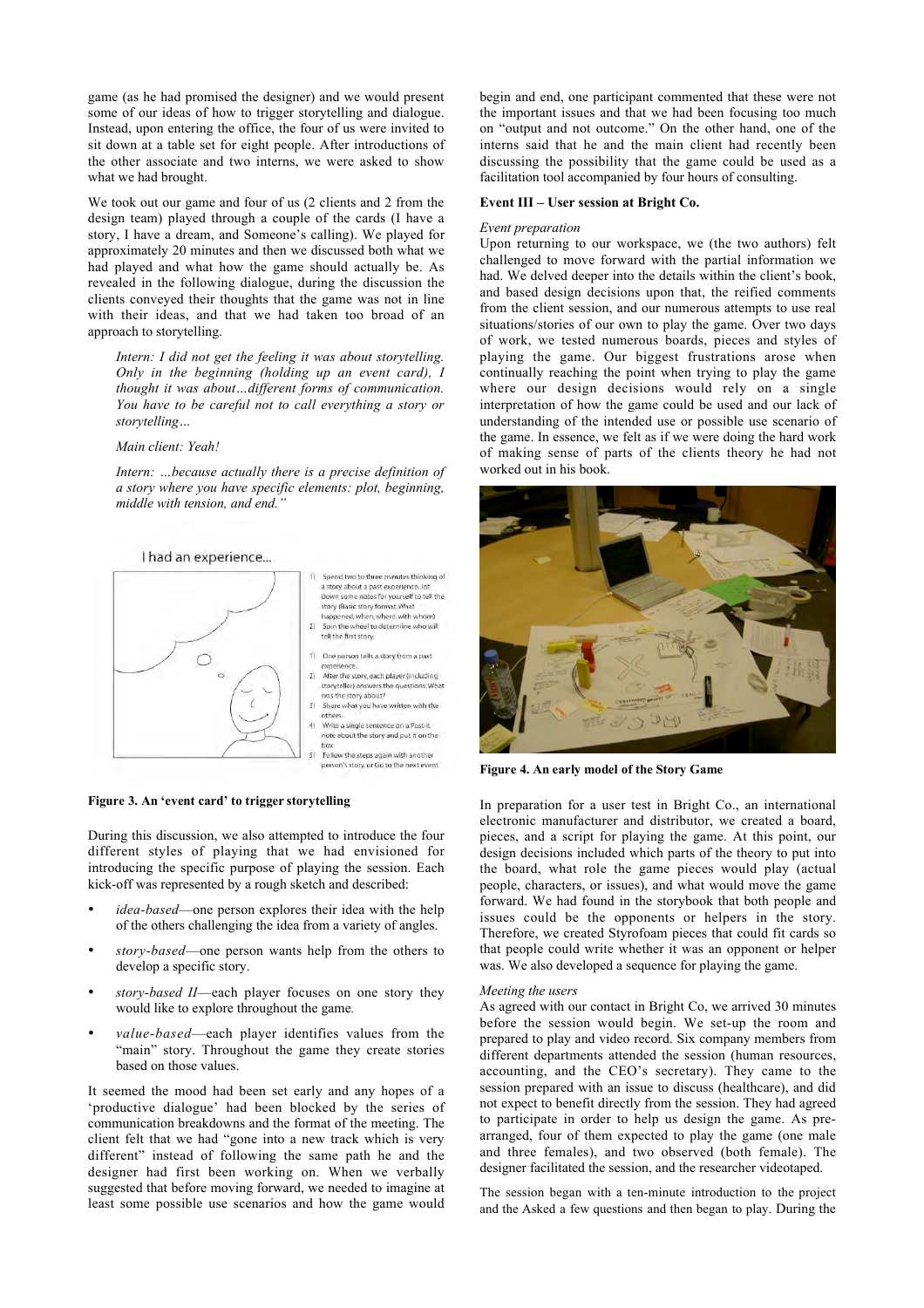game however, at times when the players asked the designer specifics about the rules in the structured universe, she said it was open for the players to decide, since the game was still being developed. The majority of the game session was spent in the structured universe. Once in the chaos universe, there was active discussion among the players about the relation to the structured universe and the chaos universe and how a player could not resort to rational logic in the chaos universe. After playing for about one hour, the players stopped and all the participants discussed various features of the game in addition to continuing to speak about the general topic at Bright Co.

During the discussion there was agreement that a strong feature of the game could be for players to act out a role not their own, and thereby be forced to change their perspective while playing the game. For instance, if someone were to be against an idea, they would have to support the idea during the game by playing a specific character. It was argued that this would bring another level of participation into the game and give the players insight into how other people could view an issue. It was also suggested that this was something that could be valuable outside the context of the game.

In the dialogue that follows, we join a discussion about whether players should play a role during the game, or should play from their own point of view.

*Sue: Because it [being in a role] forces you to listen.*

*Carl: Are you by that saying I do not listen?*

*Sue: I am saying that all of us have an idea that we want to get through and then we forget to listen to others.*

*Carl: That's why many discussions run off track. People sit and think about what they are going to say next instead of listening to the arguments of other people. That's why there needs to be a facilitator to take care of the debate.*

Julia: How do you know that?

*Marie: Then before we continue, [Carl] tell what Sue has just said.*

*Carl: Well, that wouldn't be a bad idea.*

*Sue: What wouldn't be a bad idea?*

*Carl: I just repeated what you just told me.*

*Julia: But, what did she say?*

*Carl: I can't remember…*

---Group Laughter---

In the next dialogue, we join a discussion about smoking in the company. While Carl was talking, Ann picked up two of the human-looking pieces before speaking (Figure 5). She then presented her idea while putting pieces in front of Carl and Sue (Figure 6).

*Carl: The only problems with smoking in Bright Co. are the people who smoke up there.*

*Ann: Wouldn't it be interesting instead of saying you are a smoker and you are a non-smoker, [saying] 'This is a smoker, you will you control him'? Because then we would get beyond the real person and down to the level. Wouldn't it be easier for you to be his voice and argue through him?*



Figure 5. Users discuss game modifications

*Carl: I can't see the purpose with it. Because I know why this person wants to smoke.*

*Sue: NO YOU DO NOT KNOW! That's why it would be a good idea to swap the roles, because you are forced to take on the perspective of a smoker. Maybe you have been smoking at some point in your life. But you are saying that you actually know why somebody wants to smoke? But that's probably because you have been reading something somewhere. But that can't always be the full truth.*



Figure 6. Users discuss game modifications

*Carl: Let's try to discuss it now.*

*Sue: No! Because now it is turning into something personal.*

*Carl: No, it shouldn't be perceived as something personal.*

*Sue: But you're so locked in your way of…*

*Carl: But maybe I have actually acted more like a nonsmoker than I am.*

*Sue: But you do not listen and that's what I want you to be able to do. And that's why it would be good if the roles were changed.*

*Carl: OK then, let's try to swap them [roles].*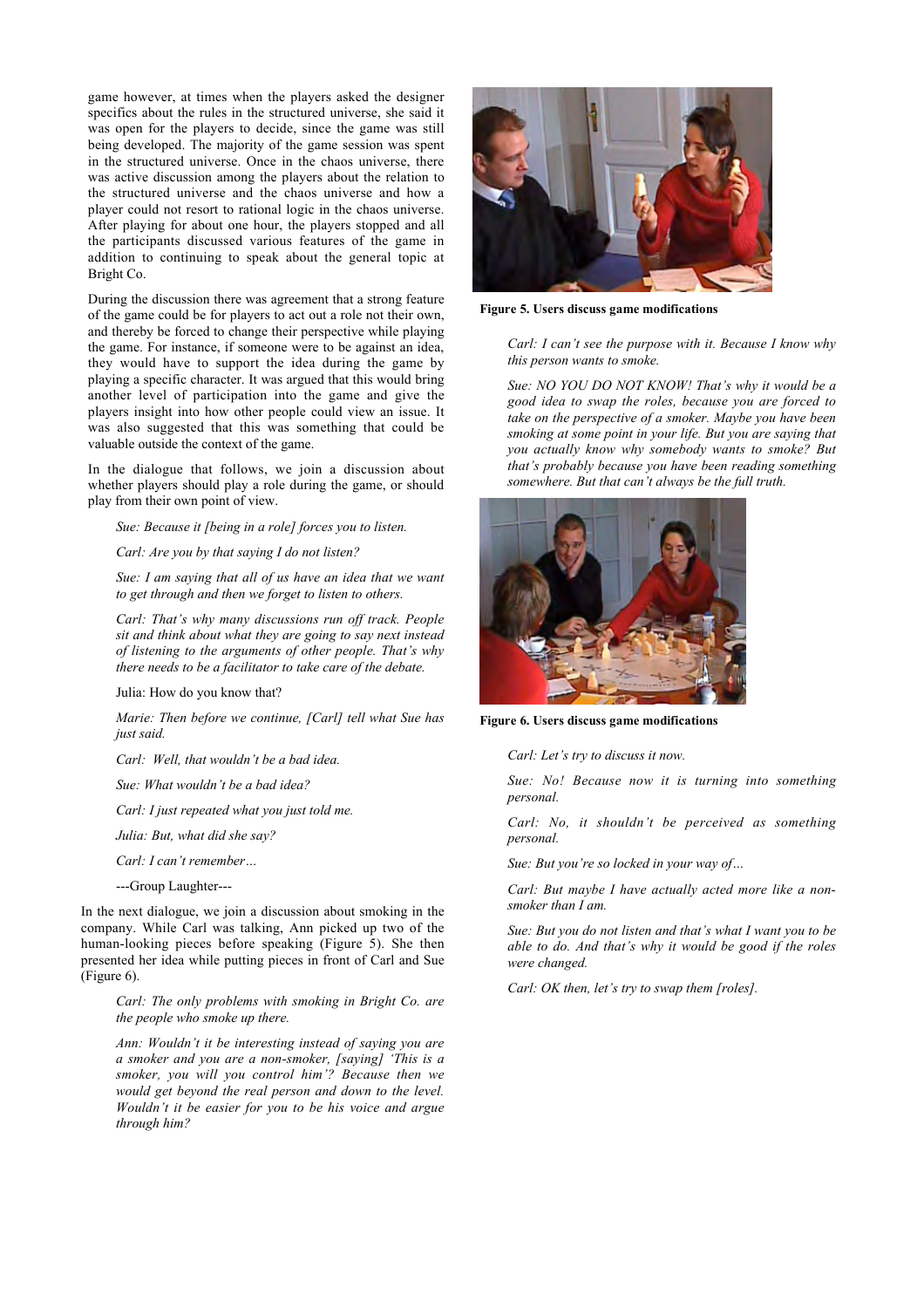

Figure 7. Users write comments about playing session

# Event IV - Final design meeting with client

The final design meeting with the client took place at his office between the designer and the client and lasted one hour. The designer introduced to the client to what we saw as the main design hindrances in the project to this point by telling him about some of the outcomes of a Bright Co. session. Among other things, the session had confirmed for us that two important decisions in the development of the game needed to be taken, which only the client could take: (1) Was the game to be a tool for the players to practice telling stories, or a tool for structuring a discussion in a meeting setting? (2) Should the game work as a tool to support the client's storytelling when engaging with people in companies, or should the game in itself should facilitate storytelling.

To make it clear to ourselves and to the client the important design decisions we were facing, the designer asked the client to position his vision of the game on a framework we had created The client placed the game near *structured idea dialogue*, indicating that the game should not work as a tool for the players to learn or practise storytelling while playing the game, but instead they would go through the elements of his storytelling theory and thereby have some guidelines to structure their discussion. But at the same time the client placed the game directly in the middle between the *person as facilitator* and the *game as a facilitator*. This suggested that he wanted the game to work not only as a facilitation tool without any instructions, but also as a stand alone game, which the participants could play on their own. He wanted a tool that could work as a physical representation of his theory that he could use when engaging people in organizations in his theory of storytelling. And he could also imagine it as a game that could work to structure company meetings.

The pieces the designer brought to the meeting we had developed from the belief that the main character, the helper, the opponent and the audience in the game could be either a person, a theme, an authority or a company as described by the book. One way that we had envisioned the game was that, in the game the players would be able to identify the various issues threatening or supporting the idea they were discussing, write each issue on a small piece of cardboard, and attach the cardboard to the individual pieces. This way each opponent or helper would become tangible and people could move them around the board while exploring the issues.

But in this meeting the client removed all the pieces from the game board except the ones shaped as people and stated that these would be sufficient representing the roles of the different players, and that the players could use the cardboard both to write their name and to define which role they were playing.

The players would define role based on how they felt about the issue. This way they would play the role from their own point of view through out the whole game.

## Product design – synthesizing ideas

It was in this final designing of the game, when the designer worked alone with her design materials, many of the previous issues came forward. She saw her creative design potential in the details of the actual appearance of both the game board and the game pieces. The elements of the game theory were visualized in the game board in a specific sequence. She added some things and changed it around a bit after the final meeting with the client, but she felt she had more significant design potential with the pieces.



Figure 8: Final storytelling game board and pieces

When designing the game pieces, the designer had room to work with how players would perceive the main character, an opponent, a helper and an audience. She knew from client that the general shape should refer to a person since the players should be able to identify with the pieces. But at the same time, each piece should have unique characteristics from one another. She could have worked with our perceptions of the appropriate shape and colour of the various roles. For example, using associations of red for stop or danger as the opponent or the making the main character taller to indicate his power or overview of the issue. But, using these general perceptions would not allow the individual player to draw upon their own associations for their role. While she was intent on satisfying the wishes of the client, the experience with Bright Co. had made a strong impression upon her. She did not want to prevent people from adding another dimension to the game by relying upon the conventional characteristics of each role. At the same time, it was too early in the process to build a box for the game, as the game was not yet complete.

# DISCUSSION – PRODUCT, PROCESS, PRACTICE

In this case we follow a masters-student in a practical project for a client. When we look at the end result as the game board and pieces, this may be a typical design project. But it is within the context of the design education out of which the student has developed her practice and in how she engaged various stakeholders throughout the process that we ask questions of this case. To do this we refer back to the revealing nature of the development/playing combination of design games from Habraken & Gross, using design games to structure collaborative design events from Brandt & Messeter, and the intention of Iversen & Buur of using design game development to teach participatory design to novices.

Unlike these authors, the 'technical universe' of the storytelling game was not complicated to construct. It was the use and the playability of the game, the social interaction surrounding the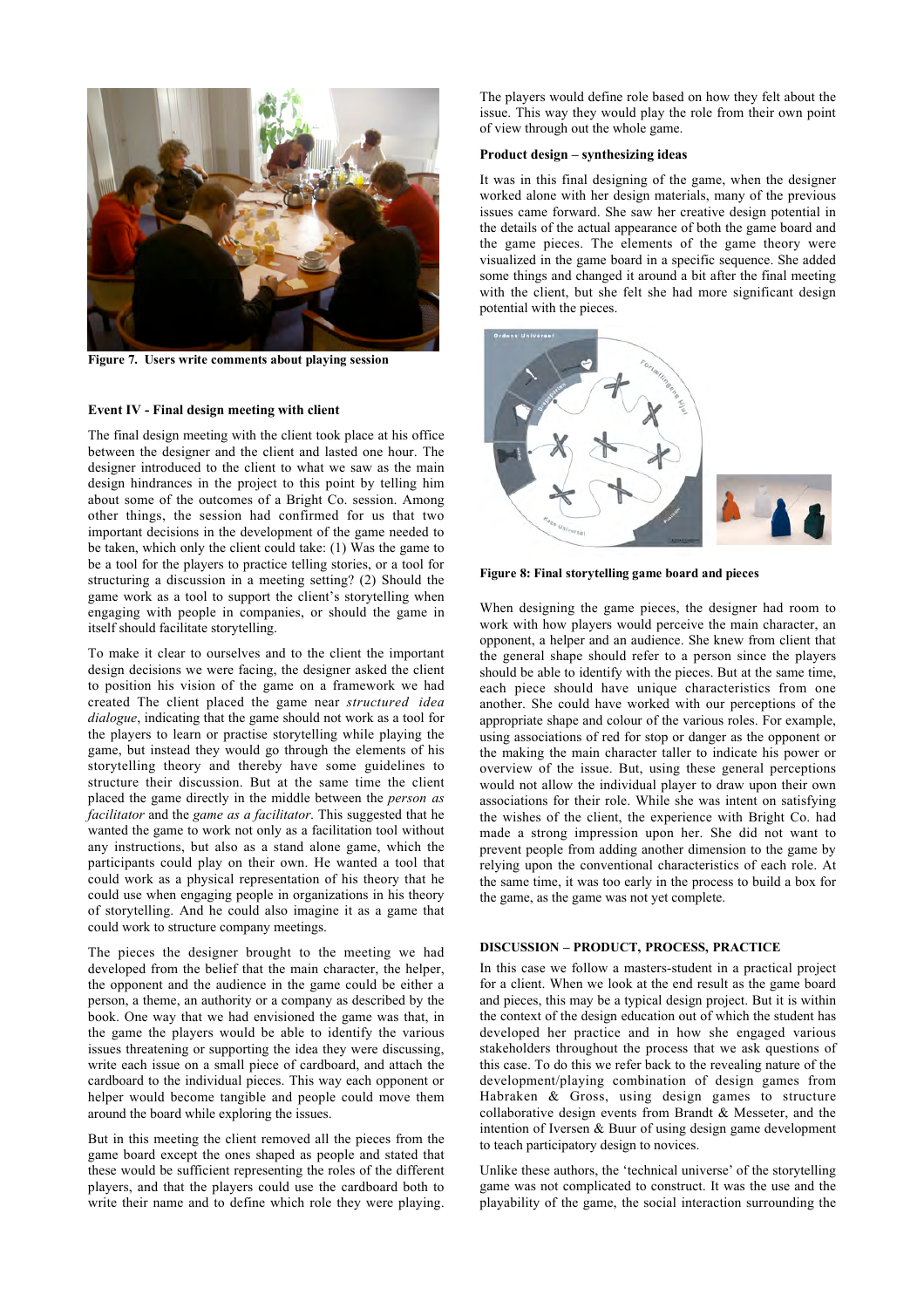game, where the complexity arises. The 'control distribution*,'* with the added role of the facilitator, added the complexity to the design process, and both influenced and was influenced by the final design of the technical universe.

# In-play development

The concept design games offer an interesting model to contemplate. How open or closed to in-play development does the developer leave for the players of a game? In the first event with a game, Up Lay Modify, the instructions of the game only suggest that players change roles and try again once they have finished playing. They do not suggest that the players modify the rules. During play, the client quickly modified his goal to create tension within the game. The designer's initial impression was that he did not understand the game, yet she found out during the discussion that he re-designed the game in order to make it more interesting for himself (so he said). While he did create a strategy, from the point of in-play development, the game was very closed. In a sense, it took breaking the rules to be able to then begin using the client's new approach of adding an antagonist. It can also be said that the program was not shared between the client and the other two players and therefore did create the tension.

In the case of Bright Co., the rules the designer presented to the players required them to follow a sequence in the structured universe, but obliged them to make up the rules in the chaos universe. Some of the players commented that they had been confused when the designer, when questioned, did not provide strict rules at the beginning. The point was raised that it was too difficult to concentrate on the game and negotiate the rules while trying to figure out how to play the game initially. On the other hand, after playing the game, the discussion was stimulated by the idea of further designing the game. During this period, the player's discussion, as portrayed by the example of Carl, Julia, Sue and Ann' dialogue, their attempts to develop the game, and create new roles of the characters, engaged them in heated discussion that did not necessarily bring new revelations about the topic of their discussion, smoking, but they did make explicit Sue's discontent with Carl's all-knowing attitude and inability to listen; possibly more revealing aspect of this is her reference to Carl's perceptions probably formed by reading about smokers. This episode demonstrates the potential designing triggered them to reveal how they communicate and negotiate with each other.

#### Research through designing or learning by designing

Like Habraken & Gross' group, working on this project together also revealed to us many insights about our own design practice, and presumably about design practice in general. We continually negotiated and defined our own roles, and developed strategies for working together in the design team, as much as developing strategies for engaging the other stakeholders in the project.

One of the insights about involving multiple stakeholders in the design process that became increasingly noticeable to us was our tendency to attempt to ask questions of our client, as well as each other, that would not be revealed without a process, like a conversation with the design material, in order to unveil. In a sense, this was the yes/no questions attempting to bypass the playing of the game that we asked the client, i.e. would you write the instructions, that we could only uncover ourselves by testing the game. In the same vein and often coupled with this approach, was our tendency to essentialize the utterances of others, especially the client, when they were not present. We continually reified and held stable the things that the client said that he wanted, even to the extent that anything that any of the client team had said, we celebrated. We treated his words and vision as if it were clear and stable. Yet we developed our own

insights from engaging with each other and our design material.

While this cannot be considered to be bad in every case, it is at the root of the game playing and also at the root of designing for others and listening to users. Which type of information are we using to inform our design decisions? On what basis are we using that information? And how does that inform the subsequent design decisions? Is the role of the designer to merely give users and stakeholders what they ask for, or is there an ulterior motive of the designer, whether due to aesthetics values, a political agenda, or a participatory philosophy that is mediating those design decisions?

By the end of the project we more clearly realized that the client was just as much in need of a design process to further challenge his theory than we had been to create the game and ideas ourselves. The limited nature of the idea-based scenario he wrote for us, just one of the four ideas we had come up with at the beginning of our group work, combined with the shortcomings of people playing their own roles that was also exemplified in Carl and Sue's debate about smokers, gave us a confidence in our decision not to solely build the idea-based scenario into the game and pieces.

Our own insights into game playing and the processual nature of testing theories (you cannot just imagine it and assume it will work), allowed us to make a developer's decision about the openness of the game. We realized that through using his own story theory and the technical universe we provided him, the client might yet come to the point of developing the four scenarios we began exploring at the beginning of our design process. One of the explanations for why he may not have written the instructions he had promised the designer, is that he did not have the design material to engage with and he did not have a process by which to work with the material. Additionally, like we had, the client may have discovered that the concreteness of attempting to put the game into a game format highlighted some of the contradictions and inconsistencies within the text of his book (theory to practice). This supports the powerful form of research that Habraken's group of developers discovered when designing and playing their own games.

# The structure of games and designing games

It is the structure brought by the designing of the game, as a board game, that most triggered collaborative designing. In each case, there was a board on the table around which the stakeholders were participating. In the first event with Up Lay and Modify, the second event with the event cards, the third event and the fourth event with the storytelling game board and pieces. The structure of each event was influenced by the idea of playing a game and each event can be considered a design event that influenced the final design concept. But it was the event with the users where the combination of playing and designing games most clearly exemplifies an added value. Here we find value in what the participants did rather than what they told us was important. While they did write their comments about their ideas about the game, it was the revealing nature of not only what Ann said, but how she actually grasped the pieces in order to say it, and the content of their discussions that was most revealing. During these dialogues, the board pieces, and the combination of playing the game and designing provoked the industrialists to reveal valuable insights about their own practice, and the issues important to them.

The design team meeting with the client team was more difficult to both influence and to reveal valuable issues (albeit some important issues). This can partially be linked to the way in which the event card game allowed the players to interact with the design material. It was a spoken word event relying upon intellectual activity rather than the reflection-in-action